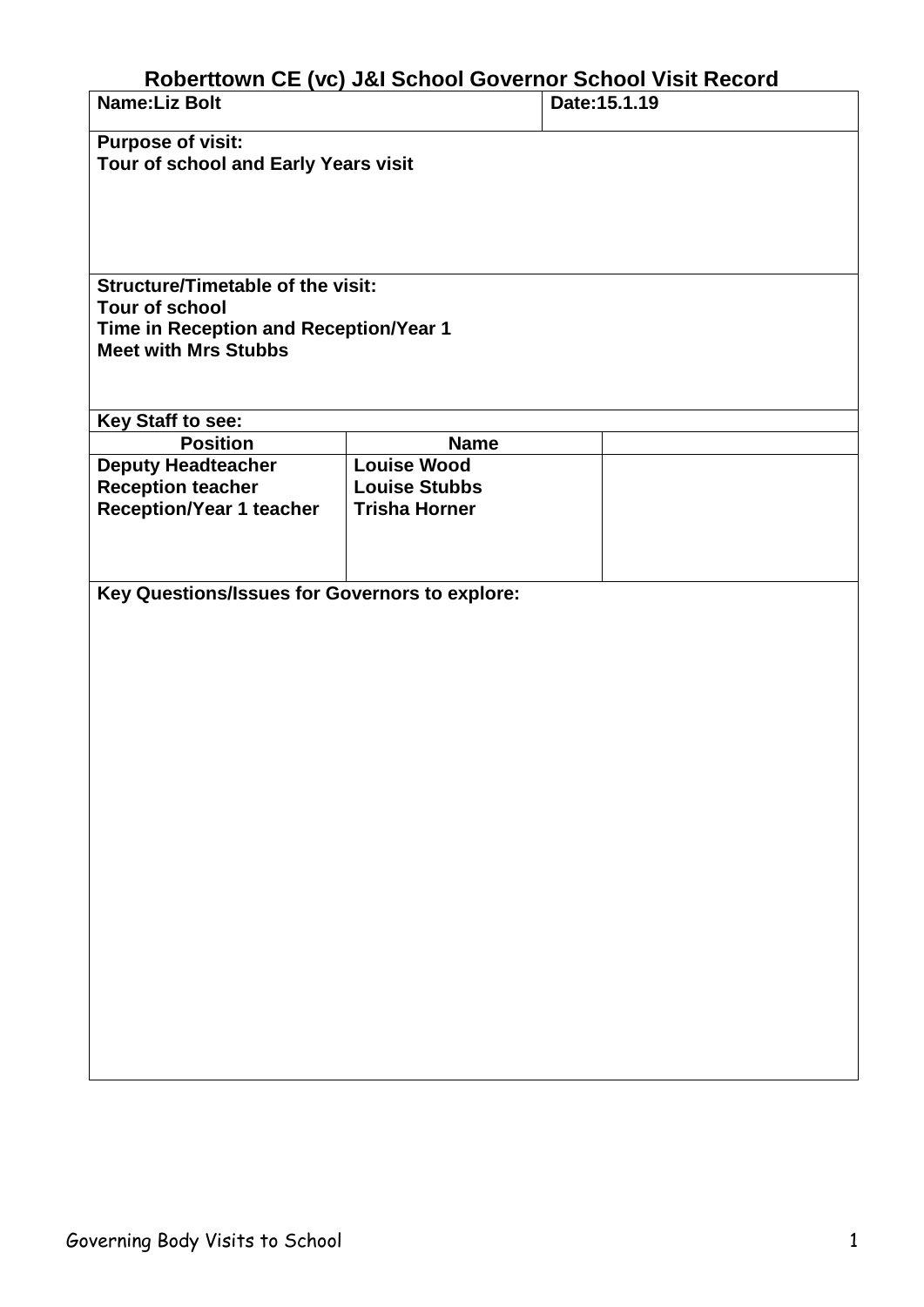## **Governor's Observations/Evaluation**

The tour of the school showed how the consistency of the atmosphere of the school. In every class, there is an air of purpose; the children were focussed and involved in their lessons. I would like to thank all classes and staff for allowing me a few moments with them. Thank you to Mrs Wood for showing me around.

I spent some time with the children in both Reception and Reception/year 1 classes and the children chatted to me, introduced themselves and told me what they were doing in their class. Some of the children in Reception were listening to a variety of music and confidently describing how it made them feel.

In Reception/Year 1, there were designers at work, turning their designs into 3D models whilst some of their peers were making drawings to illustrate their written work.

I also spent some time in the redeveloped outdoor area and it is a wonderful improvement. Mrs Stubbs told me that Phase 1 is finished and there is still more development planned, to include opportunities for children to risk assess for themselves.

Mrs Stubbs and I spent time together talking about the challenges and strengths for Early Years in school. Changing technologies means that children entering school do not always have experience of computer mouse or programming skills. Mrs Stubbs felt that there may be budgetary issues for some settings as programming equipment is costly and does not last. She talked me through the new expected baseline – an NFER scheme has been chosen – and that it will assess only part of the Early Years Foundation Stage curriculum.

Currently, Mrs Stubbs carries out the baseline assessment within 3 weeks of children starting in school, and the data from children's previous settings is used to inform this. A good level of development depends upon the outcomes of PSED, language, literacy, maths and physical development. Baseline data is looked again at the end of the first half term to see if a fair judgement was made. Writing and maths can be areas that children may not score as highly in, depending upon their maturity and attitudes to learning. Children's confidence with language also has an impact across the curriculum for some children. Mrs Stubbs and Mrs Horner liaise a great deal, although they do not undertake joint target-setting with the DHT.

Current pressures on the R and R/Yr 1 team include the refusal of an ECH plan for a child with significant additional needs. Support is needed for this child and whilst it is not in place, there is a direct impact on his learning, the teaching staff and his peers. The decision is being challenged and in the meantime, the situation has to be managed.

Mrs Stubbs feels that a strength in Early Years is the ability to be able to focus and thread learning – such as the weather – throughout all the activities and experiences on offer in the classroom and outside.

**Thank you to all staff in these classes for their support in my visit.**